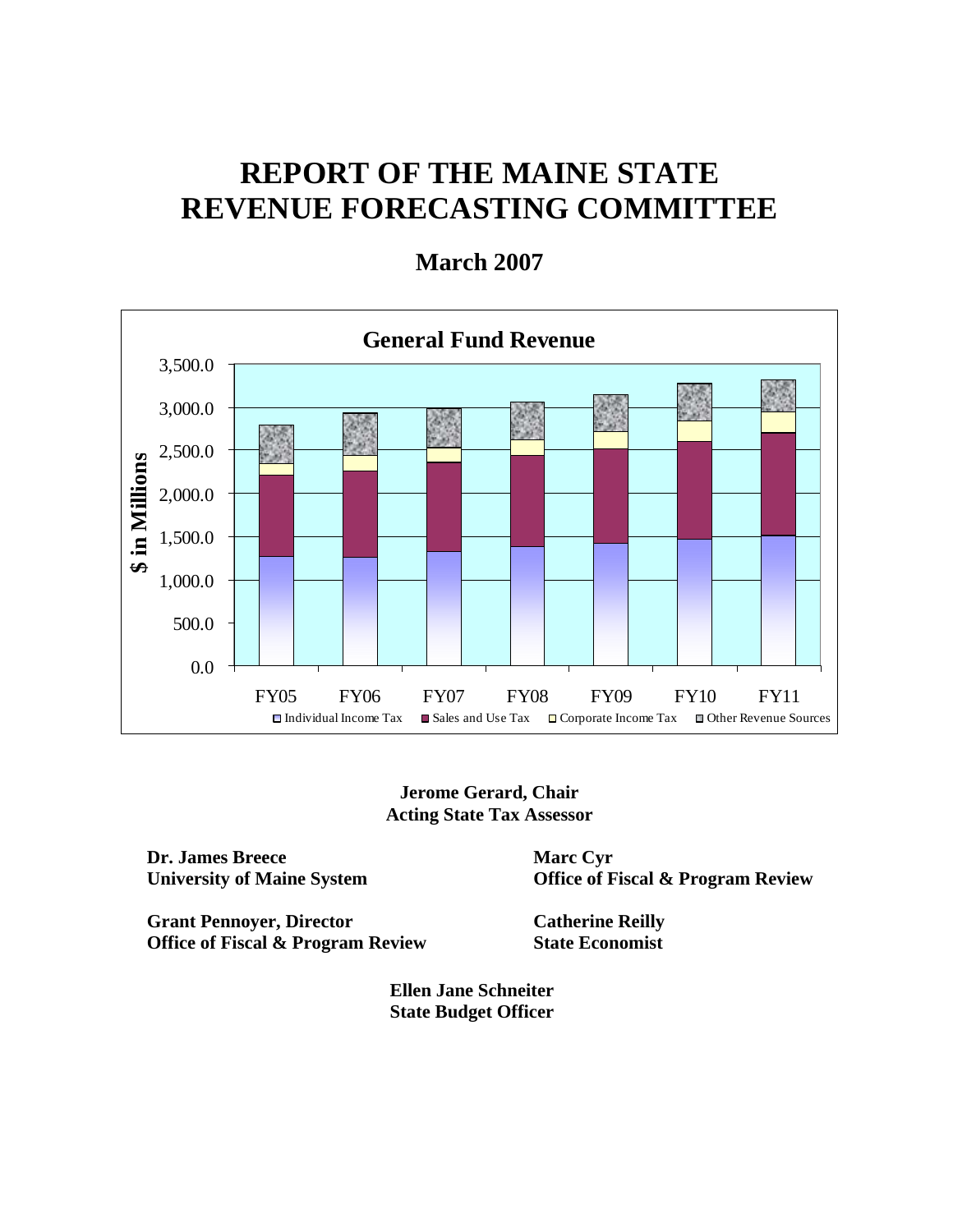# **Report of the Maine State Revenue Forecasting Committee March 2007 Forecast**

# **TABLE OF CONTENTS**

| I.  | <b>INTRODUCTION AND BACKGROUND TO REVENUE FORECAST 1</b> |                       |  |  |  |  |
|-----|----------------------------------------------------------|-----------------------|--|--|--|--|
|     | $\mathbf{A}$ .                                           |                       |  |  |  |  |
|     | <b>B.</b>                                                |                       |  |  |  |  |
|     | $\mathbf{C}$ .                                           |                       |  |  |  |  |
|     | D.                                                       |                       |  |  |  |  |
|     | Е.                                                       |                       |  |  |  |  |
| II. |                                                          |                       |  |  |  |  |
|     | A.                                                       |                       |  |  |  |  |
|     | <b>B.</b>                                                |                       |  |  |  |  |
|     | $\mathbf{C}$ .                                           |                       |  |  |  |  |
|     | D.                                                       |                       |  |  |  |  |
|     |                                                          |                       |  |  |  |  |
|     | <b>APPENDICES</b>                                        |                       |  |  |  |  |
|     |                                                          | <b>A</b> Conoral Fund |  |  |  |  |

| <b>A.</b>      | General Fund                                             |
|----------------|----------------------------------------------------------|
| <b>B.</b>      | <b>Highway Fund</b>                                      |
| $\mathbf{C}$ . | <b>Fund for a Healthy Maine</b>                          |
| D.             | <b>Medicaid/MaineCare Dedicated Revenue Taxes</b>        |
| Е.             | <b>Consensus Economic Forecasting Commission Report</b>  |
| F.             | <b>Historical Background and Methodology</b>             |
| G.             | MRS Materials Presented at February 23, 2007 RFC Meeting |
|                |                                                          |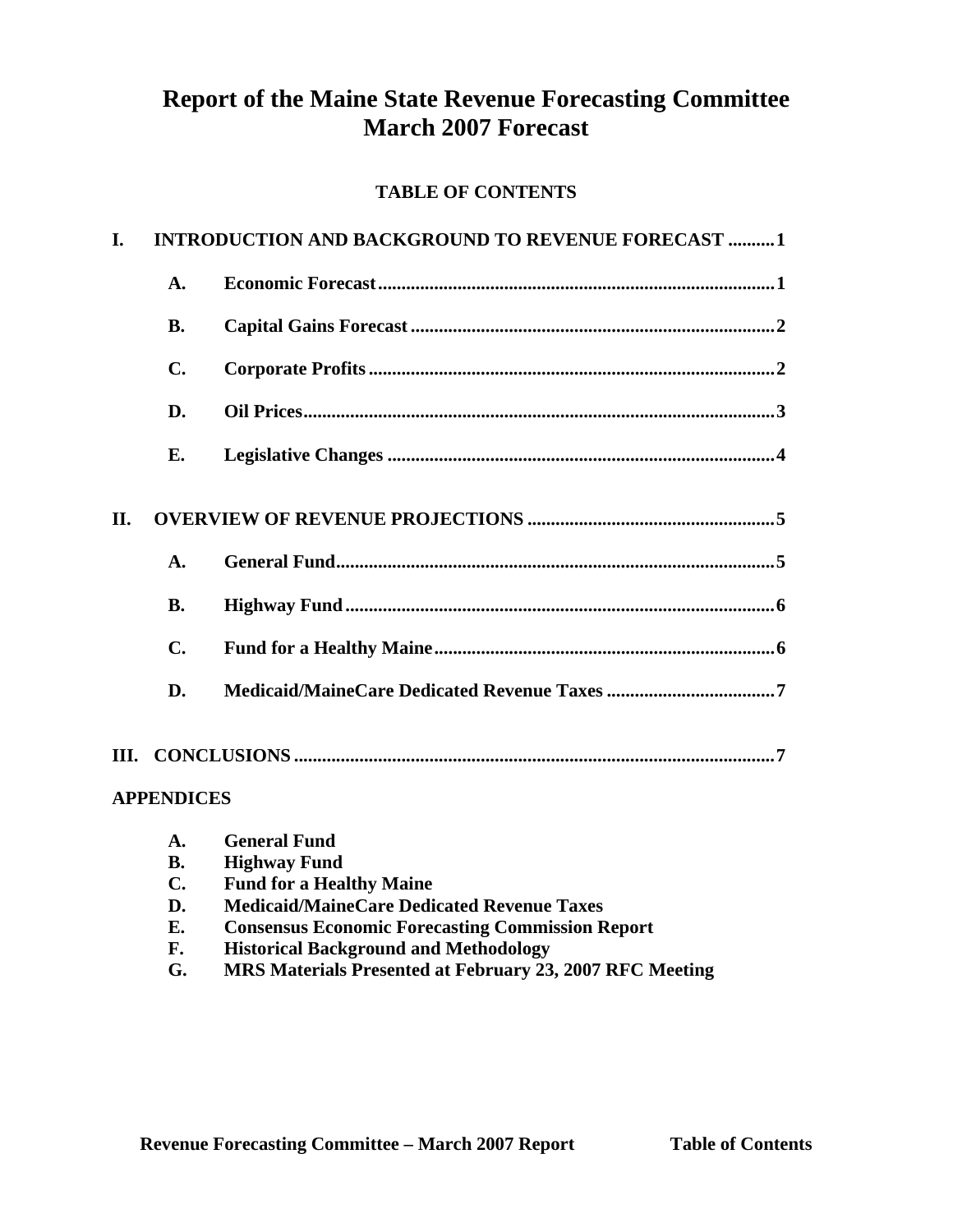#### **I. INTRODUCTION AND BACKGROUND TO REVENUE FORECAST**

This report represents the conclusion to the winter forecast for the March 1st statutory reporting deadline of the Revenue Forecasting Committee (RFC). A description of the revenue forecasting process is provided in Appendix F. This report and appendices provide a description of all the key elements of the General Fund and Highway Fund revenue forecasts. In addition to the statutorily required updates of General Fund and Highway Fund, the RFC has recently included forecasts of revenue accruing to the Fund for a Healthy Maine and the dedicated revenue from the Medicaid/MaineCare provider taxes. This forecast incorporates the revised economic forecast presented by the Consensus Economic Forecasting Commission (CEFC) for its February  $1<sup>st</sup>$  reporting deadline. The RFC met on February 23<sup>rd</sup> and March 26<sup>th</sup> to deliberate and discuss the recommendations of Maine Revenue Services and other revenue analyses. The March  $26<sup>th</sup>$ meeting was timed to allow the RFC to gather additional information about corporate income tax collections after the March  $15<sup>th</sup>$  filing deadline. The RFC provided a preliminary report prior to the March 1<sup>st</sup> statutory deadline, but delayed issuing a final report until it had a chance to review the data from the corporate income tax.

#### **A. Economic Forecast Update**

The winter revenue update began with the winter economic forecast in January. The Consensus Economic Forecasting Commission (CEFC) met on January 23, 2007 to review and update its November 2006 forecast. After reviewing the most recent economic data, the CEFC forecasted slightly stronger growth in both wage and salary employment and personal income, and slightly lower inflation, as measured by the Consumer Price Index. Table I-A below summarizes the incremental change of the CEFC forecast. The full CEFC report is included in Appendix E.

# **TABLE I-A**

# **Consensus Economic Forecasting Commission**

#### **Comparison of February and November Economic Forecasts**

| <b>Calendar Years</b>                                 | 2006          | 2007   | 2008 | 2009   | <b>2010</b>   | 2011   |  |  |
|-------------------------------------------------------|---------------|--------|------|--------|---------------|--------|--|--|
| • Wage & Salary Employment (Annual Percentage Change) |               |        |      |        |               |        |  |  |
| $>$ Consensus 11/2006                                 | 0.5           | 0.4    | 0.6  | 0.8    | 0.7           | 0.7    |  |  |
| $>$ Consensus 2/2007                                  | $0.5^{\circ}$ | 0.7    | 0.8  | 0.8    | 0.7           | 0.7    |  |  |
| <b>Difference</b>                                     | 0.0           | 0.3    | 0.2  | 0.0    | 0.0           | 0.0    |  |  |
| • Personal Income (Annual Percentage Change)          |               |        |      |        |               |        |  |  |
| $>$ Consensus 11/2006                                 | 5.2           | 4.3    | 4.5  | 4.5    | 4.3           | 4.2    |  |  |
| $>$ Consensus 2/2007                                  | 5.6           | 4.3    | 4.5  | 4.5    | 4.3           | 4.2    |  |  |
| <b>Difference</b>                                     | 0.4           | 0.0    | 0.0  | 0.0    | 0.0           | 0.0    |  |  |
| • Consumer Price Index (Annual Percentage Change)     |               |        |      |        |               |        |  |  |
| $>$ Consensus 11/2006                                 | 3.5           | 2.5    | 2.2  | 2.2    | $2.2^{\circ}$ | 2.2    |  |  |
| $>$ Consensus 2/2007                                  | 3.2           | 2.1    | 2.2  | 2.1    | 2.1           | 2.1    |  |  |
| <b>Difference</b>                                     | $-0.3$        | $-0.4$ | 0.0  | $-0.1$ | $-0.1$        | $-0.1$ |  |  |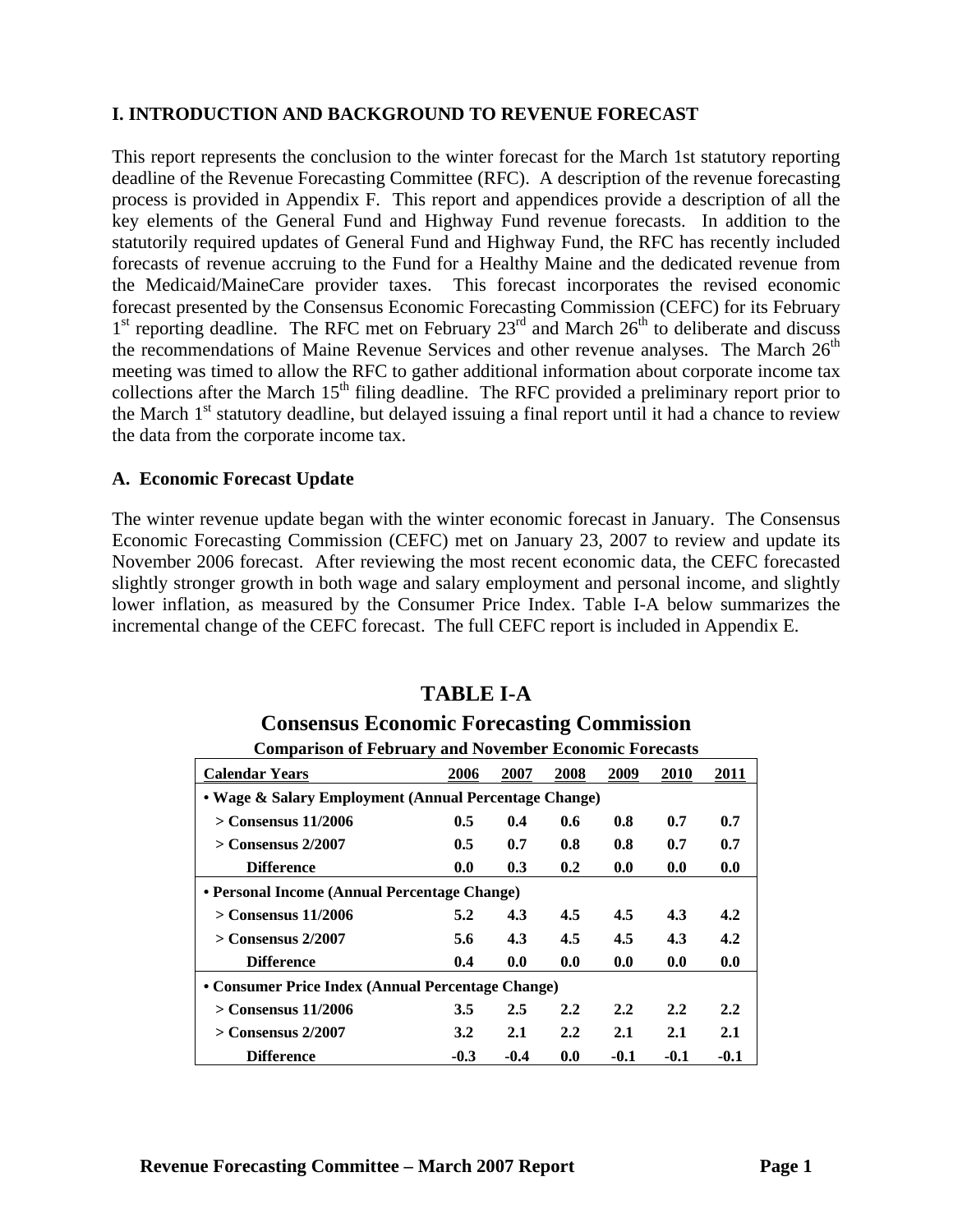The CEFC affirmed its forecast for 2006 wage and salary employment growth to be 0.5%, but increased the estimates for 2007 and 2008 to 0.7% and 0.8%, respectively. The adjustments were based, in part, on stronger than expected preliminary employment figures presented by the Maine Department of Labor (MDOL). In addition, the slowdown in the housing sector was noted as being less severe than originally thought. The commission did not change its job growth forecast for 2009 (0.8%), 2010 (0.7%) and 2011 (0.6%).

Based on new data from the federal Bureau of Economic Analysis (BEA), the commission increased its estimate of 2006 personal income growth from 5.2% to 5.6%, but kept growth rates after that year unchanged.

The CEFC also reduced its inflation estimate for all but one year. New federal data on the prices of goods and services used to measure inflation show that price increases slowed in the second half of 2006. The combination of lower energy costs, higher interest rates and a cooling housing market reduced price pressures. The inflation forecast for 2006 is 3.2%, with future years staying in the 2.1% to 2.2% range.

### **B. Capital Gains Forecast**

A major variable within the tax models that is not included in the economic forecast is a projection of net capital gains. Table I-B on the next page provides a summary of the current assumptions with some historical data. These assumptions remain unchanged from the December 2006 revenue forecast. Starting with the March 2006 forecast, the RFC has assumed that capital gains liability will return to its historical average of approximately 6% of total liability for Maine residents by the end of the forecast period (see far right column in Table I-B).

### **C. Corporate Profits**

A major variable of the tax models that drives the corporate income tax forecast is corporate profitability. Like Capital Gains, this forecast is not part of the CEFC economic forecast. The RFC used Global Insight's February 2007 forecast of pre-tax corporate profits. That national forecast calls for 33% growth in calendar year 2005, 19% growth in calendar year 2006 and relatively flat growth thereafter. Global Insight's February forecast of corporate profits varied slightly from their November forecast which was the basis of the RFC's December revenue forecast. Maine is insulated from significant regional variances in corporate profitability as a result of the State's method of corporate income taxation. For national companies operating in Maine, the amount of corporate income tax due to Maine is calculated by apportioning total profits earned in the continental United States by the amount of business that they conduct in Maine based on sales, payroll and property.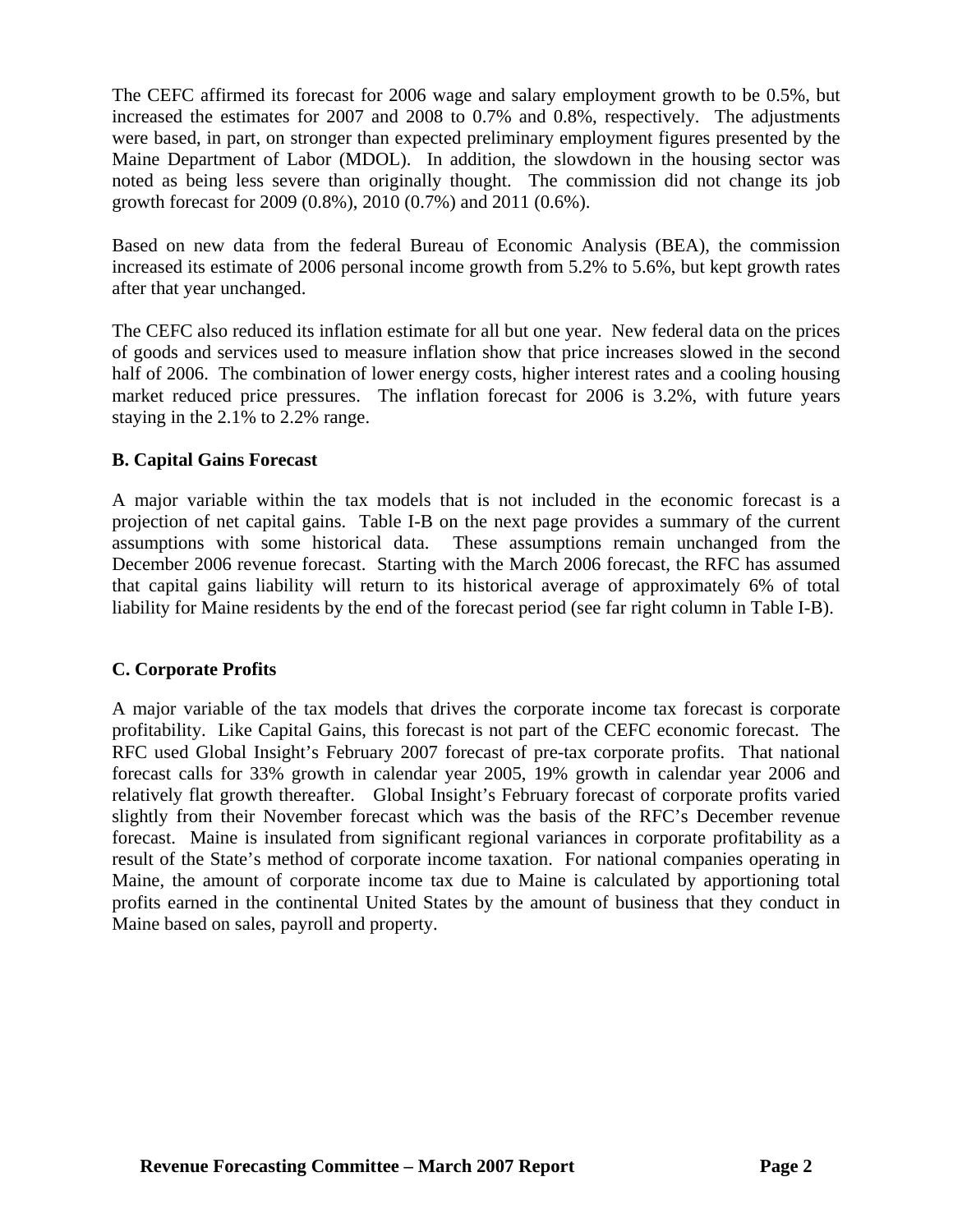| <b>Tax</b><br>Year | <b>Capital</b><br>Gains<br><b>Realizations</b><br>(\$ Millions) | <b>Capital</b><br>Gains<br><b>Realizations</b><br><b>Annual</b> %<br><b>Change</b> | <b>Capital</b><br><b>Gains Tax</b><br><b>Liability</b><br>(\$ Millions) | <b>Capital</b><br><b>Gains Tax</b><br><b>Liability</b><br><b>Annual</b> %<br><b>Change</b> | <b>Capital</b><br>Gains % of<br><b>Resident</b><br><b>Tax</b><br><b>Liability</b> |
|--------------------|-----------------------------------------------------------------|------------------------------------------------------------------------------------|-------------------------------------------------------------------------|--------------------------------------------------------------------------------------------|-----------------------------------------------------------------------------------|
| 1995               | \$551.7                                                         |                                                                                    | \$38.3                                                                  |                                                                                            | 6.2%                                                                              |
| 1996               | \$799.7                                                         | 45.0%                                                                              | \$57.3                                                                  | 49.6%                                                                                      | 8.4%                                                                              |
| 1997               | \$1,218.7                                                       | 52.4%                                                                              | \$104.5                                                                 | 82.4%                                                                                      | 13.6%                                                                             |
| 1998               | \$1,551.0                                                       | 27.3%                                                                              | \$120.0                                                                 | 14.8%                                                                                      | 13.9%                                                                             |
| 1999               | \$1,867.2                                                       | 20.4%                                                                              | \$141.7                                                                 | 18.1%                                                                                      | 15.5%                                                                             |
| 2000               | \$2,360.4                                                       | 26.4%                                                                              | \$179.6                                                                 | 26.7%                                                                                      | 17.3%                                                                             |
| 2001               | \$1,079.3                                                       | $-54.3%$                                                                           | \$74.1                                                                  | $-58.7%$                                                                                   | 7.6%                                                                              |
| 2002               | \$908.8                                                         | $-15.8%$                                                                           | \$59.1                                                                  | $-20.3%$                                                                                   | 6.1%                                                                              |
| 2003               | \$1,069.4                                                       | 17.7%                                                                              | \$69.4                                                                  | 17.4%                                                                                      | 6.8%                                                                              |
| 2004               | \$1,526.9                                                       | 42.8%                                                                              | \$104.9                                                                 | 51.2%                                                                                      | 9.2%                                                                              |
| 2005*              | \$1,688.5                                                       | 10.6%                                                                              | \$117.0                                                                 | 11.5%                                                                                      | 9.8%                                                                              |
| 2006*              | \$1,856.4                                                       | 9.9%                                                                               | \$127.6                                                                 | 9.1%                                                                                       | 10.1%                                                                             |
| 2007*              | \$1,856.8                                                       | $0.0\%$                                                                            | \$127.8                                                                 | 0.2%                                                                                       | 9.8%                                                                              |
| 2008*              | \$1,732.1                                                       | $-6.7%$                                                                            | \$116.8                                                                 | $-8.6%$                                                                                    | 8.7%                                                                              |
| 2009*              | \$1,600.9                                                       | $-7.6%$                                                                            | \$107.3                                                                 | $-8.2%$                                                                                    | 7.7%                                                                              |
| $2010*$            | \$1,486.0                                                       | $-7.2%$                                                                            | \$95.5                                                                  | $-11.0%$                                                                                   | 6.6%                                                                              |
| 2011*              | \$1,309.4                                                       | $-11.9%$                                                                           | \$85.9                                                                  | $-10.1%$                                                                                   | 5.7%                                                                              |

**Table I-B Maine Resident - Net Capital Gains** 

 *\* Represent Projections* 

### **D. Oil Prices**

The recent experience in Maine's sales tax collections seemed to demonstrate a substantial effect from variations in oil prices. Sales tax collections dropped below budgeted projections at about the same time as energy prices began their steep ascent in the spring of 2005. With the recent tax model updates, Maine Revenue Services has added this variable to the sales and excise tax model so that the model might better capture the effect that oil and fuel price changes have on taxable sales and fuel purchases. The forecast of oil prices remains unchanged from the December forecast and relies on Global Insights' November 2006 US economic forecast. While oil prices dropped temporarily to the \$50 per barrel range in the beginning of this calendar year, oil prices have since rebounded back to the \$60 per barrel range. The RFC assumptions remain unchanged that oil prices will increase to \$64 a barrel on average in 2007 then gradually decline to just under \$62 a barrel in 2011. This is consistent with the assumptions of the CEFC.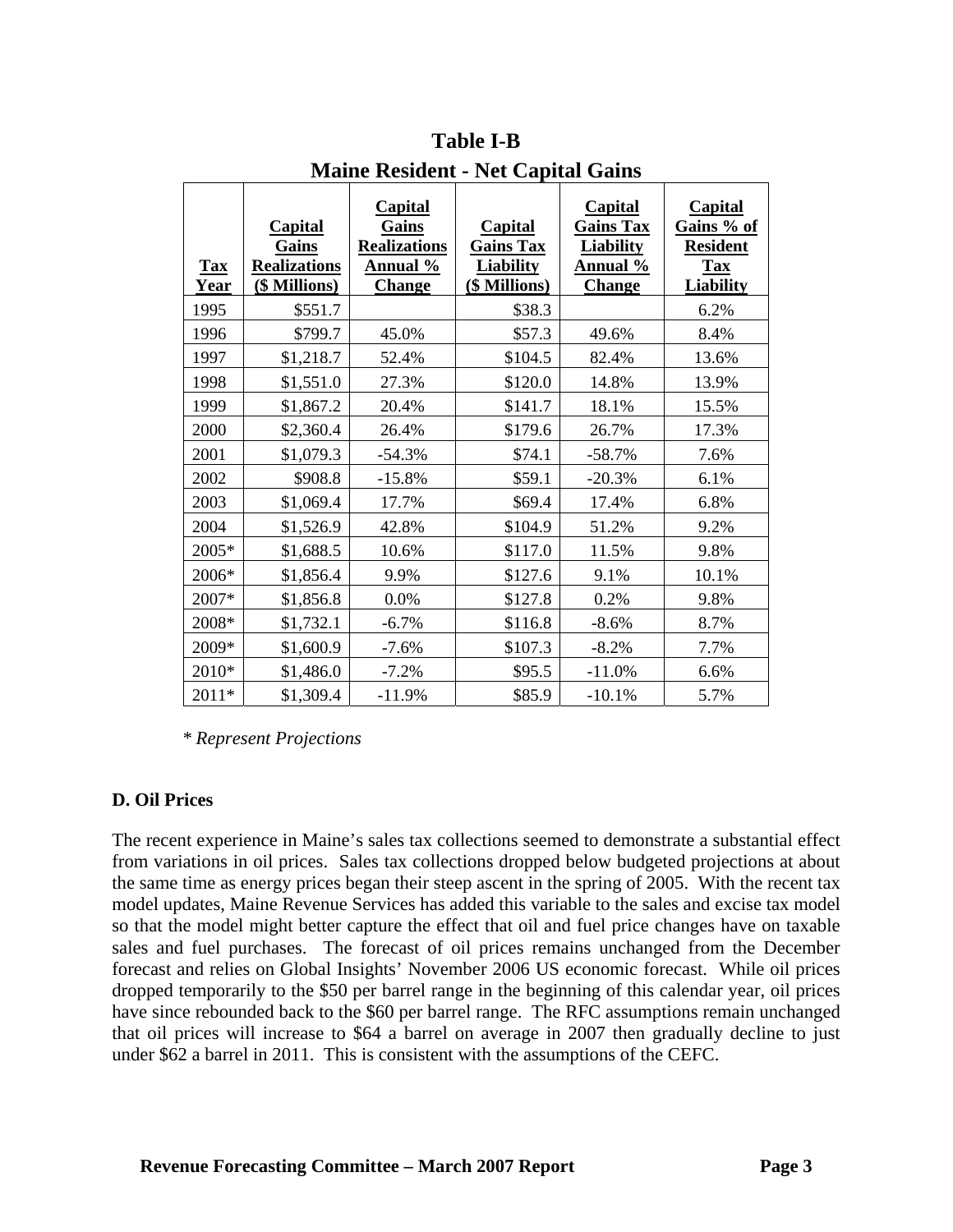#### **E. Legislative Changes**

The RFC bases the revenue forecast on current law. This forecast includes all legislative changes through the 122<sup>nd</sup> Legislature and also includes the revenue impacts that were enacted by PL 2007, c.1, the Emergency FY07 Supplemental Budget, which was enacted in mid-February. Table I-E below summarizes the adjustments to budgeted revenue enacted by PL 2007, c. 1.

| ташс г-е                                                                               |                                                                         |                     |              |             |             |  |  |  |  |
|----------------------------------------------------------------------------------------|-------------------------------------------------------------------------|---------------------|--------------|-------------|-------------|--|--|--|--|
| Summary of 123rd Legislature's Changes - PL 2007, c. 1                                 |                                                                         |                     |              |             |             |  |  |  |  |
|                                                                                        |                                                                         |                     |              |             |             |  |  |  |  |
|                                                                                        |                                                                         | <b>General Fund</b> |              |             |             |  |  |  |  |
|                                                                                        | <b>FY07</b><br><b>FY09</b><br><b>FY10</b><br><b>FY08</b><br><b>FY11</b> |                     |              |             |             |  |  |  |  |
| <b>Individual Income</b>                                                               | \$74,237                                                                | \$469,647           | \$1,006,440  | \$994,266   | \$603,727   |  |  |  |  |
| <b>Corporate Income</b>                                                                | \$188,755                                                               | \$1,127,650         | \$2,247,116  | \$2,388,947 | \$1,531,035 |  |  |  |  |
| <b>Revenue Sharing</b>                                                                 | (\$13,413)                                                              | $(\$83,060)$        | (\$169, 185) | (\$175,927) | (\$111,008) |  |  |  |  |
| <b>Other Revenue</b>                                                                   | \$90,626                                                                | \$697,000           | \$697,000    | \$697,000   | \$697,000   |  |  |  |  |
| \$340,205<br>\$2,720,754<br>\$3,781,371<br>\$3,904,286<br>\$2,211,237<br><b>Totals</b> |                                                                         |                     |              |             |             |  |  |  |  |

**Table I-E** 

### **II. OVERVIEW OF REVENUE PROJECTIONS**

This section provides a summary of the revenue projections in this forecast. These summaries are supplemented by additional detail in 4 corresponding appendices, which provide descriptions of the major revenue categories that are being modified in this forecast. Appendix G contains the materials presented by Maine Revenue Services on February 23, 2007 to support the forecast recommendations for the major tax categories.

#### **A. General Fund**

For the **General Fund,** the revisions, driven primarily by the Corporate Income Tax changes, represent a \$74.3 million decrease of budgeted revenue for the budget period under consideration by this Legislature. The changes to the Corporate Income Tax represent a reversal of a substantial portion of the upward revision that the RFC recommended in its December 2006 forecast. At that time, the indications were that corporate income tax payments were showing very healthy growth consistent with national trends. It now appears that the spike in receipts at the end of FY06 was a timing issue that is being reversed as this fiscal year moves forward. It is important to note that, while Maine's corporate income tax is growing at a slower rate than the nation as a whole, the annual growth rate implicit in this forecast is still a solid 11% between FY05 and FY08. Consistent with most national forecasts, the RFC is forecasting much slower growth in corporate receipts beyond FY08.

Apart from the downward revision to the Corporate Income Tax, the modest changes in the economic forecast resulted in only slight changes to the other categories in the General Fund revenue forecast. However, during the current fiscal year ending June 30, 2007 (FY07), this forecast does represent an unanticipated downward revision for budget decision makers. In addition to the Corporate Income Tax change, Individual Income Tax was adjusted downward by

**Revenue Forecasting Committee – March 2007 Report Page 4**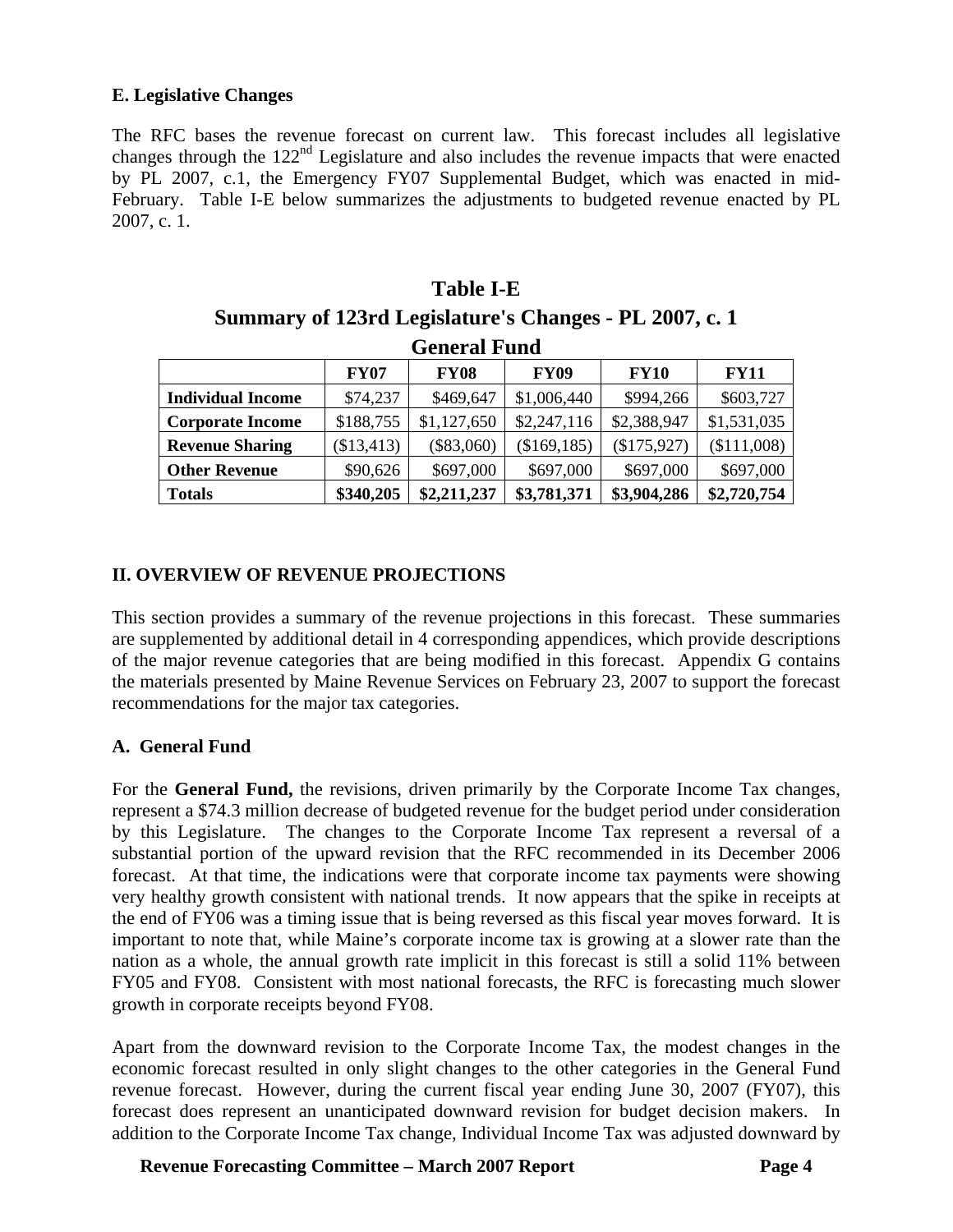\$1.5 million for timing issues related to bonus depreciation recapture and \$5.0 million related to additional Business Equipment Tax Reimbursement program expenditures above expectations. The Telecommunications Personal Property Tax (within the Public Utilities Tax category) was adjusted for changes in the valuation of those assets. Income from Investments was adjusted downward by just over \$3.0 million annually to reflect a reduction in cash balances and consequently earnings as a result of utilizing internal borrowing rather than Tax Anticipation Note financing.

These negative adjustments were partially offset by some positive adjustments in the General Fund. Revenue from Liquor Sales and Operations and revenue from Liquor Taxes were adjusted upward as were Racino revenues. Revenue collected by the Department of Health and Human Services was also adjusted upward in each year of the forecast.

The amount of revenue realized by the Milk Handling Fee and the Transfer to the Maine Milk Pool are directly determined by milk prices. Because milk prices are very volatile and difficult to forecast, the committee plans to revisit these revenue sources during each forecast session. These revenue sources were first effective in FY06, but became significant revenue items in FY07 when milk prices dropped. The inverse relationship between milk prices and these revenue sources increased the magnitude of these revenue items. Milk prices are now projected to be higher than the December forecast, resulting in a decline in magnitude and a net positive increase to revenue for these 2 categories.

|                                              | <b>FY07</b>                                                   | <b>FY08</b>      | <b>FY09</b>      | <b>FY10</b>      | <b>FY11</b>     |
|----------------------------------------------|---------------------------------------------------------------|------------------|------------------|------------------|-----------------|
| <b>Current Forecast</b>                      | \$3,020,947,915                                               | \$3,078,691,800  | \$3,162,051,521  | \$3,265,921,996  | \$3,320,959,326 |
| Annual % Growth                              | 3.0%                                                          | 1.9%             | 2.7%             | 3.3%             | 1.7%            |
| Net Increase (Decrease)                      | $($ \$33,736,442)                                             | (\$21,003,856)   | (\$19,583,936)   | (\$20,190,670)   | \$11,407,826    |
| <b>Revised Forecast</b>                      | \$2,987,211,473                                               | \$3,057,687,944  | \$3,142,467,585  | \$3,245,731,326  | \$3,309,551,500 |
| Annual % Growth                              | 1.9%                                                          | 2.4%             | 2.8%             | 3.3%             | 2.0%            |
|                                              | <b>Summary of Revenue Revisions by Major Revenue Category</b> |                  |                  |                  |                 |
| Sales and Use Tax                            | \$0                                                           | \$0              | \$0              | \$0              | \$0             |
| Service Provider Tax                         | \$0                                                           | \$0              | \$0              | \$0              | \$0             |
| Individual Income Tax                        | $(\$6,527,000)$                                               | \$2,296,000      | \$6,824,000      | \$7,340,000      | \$4,951,000     |
| Corporate Income Tax                         | $(\$27,320,000)$                                              | (\$26,460,000)   | $(\$30,520,000)$ | $(\$31,240,000)$ | (\$19,240,000)  |
| Cigarette and Tobacco Tax                    | \$0                                                           | \$0              | \$0              | \$0              | \$0             |
| <b>Public Utilities Tax</b>                  | $(\$2,803,254)$                                               | (\$1,043,013)    | $(\$995,603)$    | $(\$948,193)$    | $($ \$948,193)  |
| <b>Insurance Companies Tax</b>               | \$0                                                           | \$0              | \$0              | \$0              | \$0             |
| <b>Estate Tax</b>                            | \$0                                                           | \$0              | \$0              | \$0              | \$0             |
| Prop. Tax - Unorganized Territory            | \$0                                                           | \$0              | \$0              | \$0              | \$0             |
| Income from Investments                      | $(\$3,047,681)$                                               | $(\$3,076,000)$  | $(\$3,076,000)$  | $(\$3,076,000)$  | $(\$3,076,000)$ |
| Transfer to Municipal Rev. Sharing           | \$1,726,197                                                   | \$1,256,528      | \$1,232,192      | \$1,242,800      | \$743,028       |
| <b>Transfer from Lottery Commission</b>      | \$0                                                           | \$0              | \$0              | \$0              | \$0             |
| <b>Other Revenues</b>                        | \$4,235,296                                                   | \$6,022,629      | \$6,951,475      | \$6,490,723      | \$6,162,339     |
| <b>Total Revisions - Increase (Decrease)</b> | $(\$33,736,442)$                                              | $(\$21,003,856)$ | $(\$19,583,936)$ | $(\$20,190,670)$ | (\$11,407,826)  |

**Table II-A - General Fund Summary**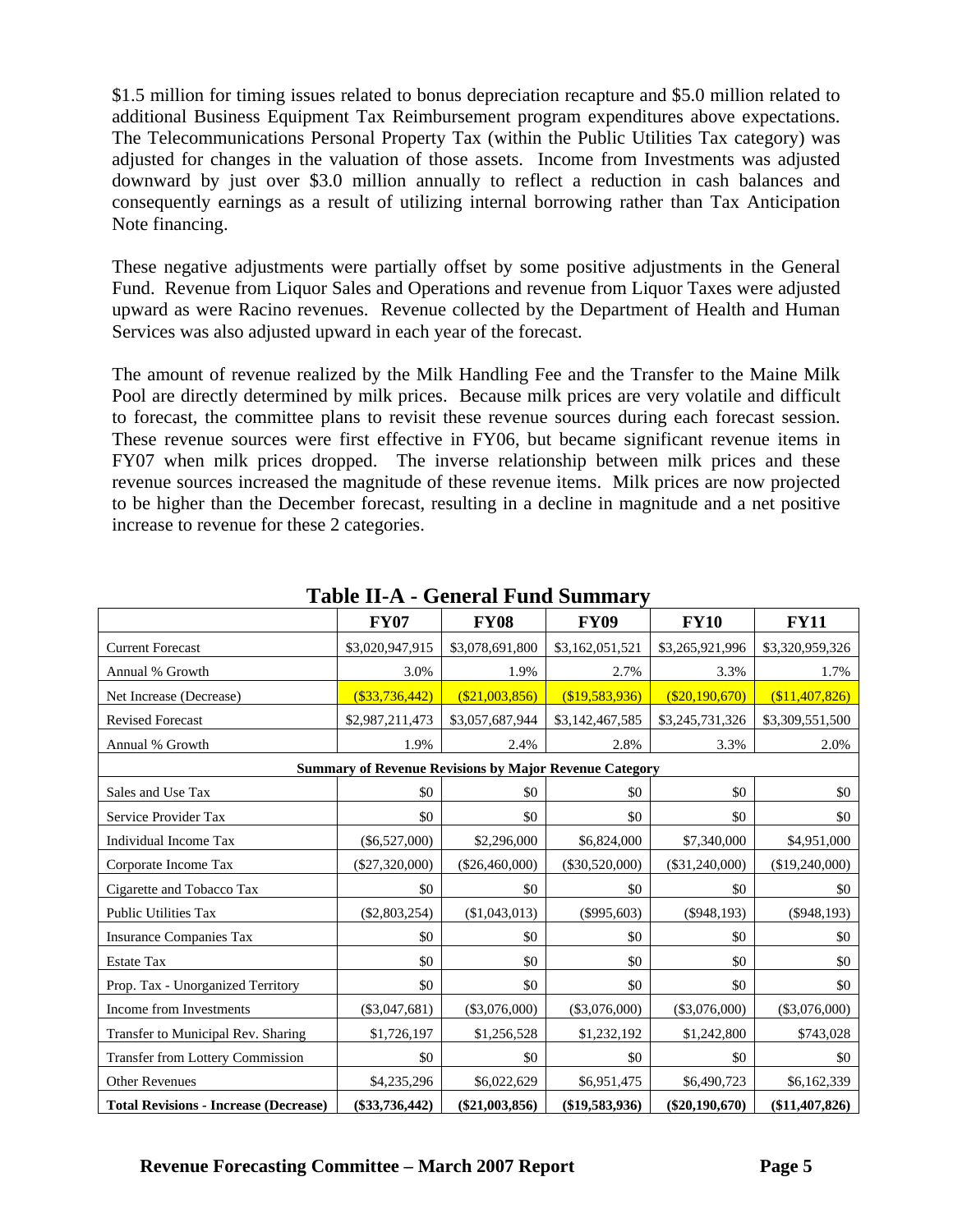#### **B. Highway Fund**

For the **Highway Fund**, some modest downward revisions in Fuel Taxes resulted from the lower inflation projections in the Consensus Economic Forecasting Commission forecast. The adjustments result in a \$5.0 million downward revision for the 2008-2009 biennium.

|                                                               | <b>FY07</b>   | <b>FY08</b>     | <b>FY09</b>     | <b>FY10</b>     | <b>FY11</b>     |  |  |  |
|---------------------------------------------------------------|---------------|-----------------|-----------------|-----------------|-----------------|--|--|--|
| <b>Current Forecast</b>                                       | \$330,757,329 | \$340,996,299   | \$347,196,520   | \$350,245,413   | \$356,494,765   |  |  |  |
| Annual % Growth                                               | 1.3%          | 3.1%            | 1.8%            | 0.9%            | 1.8%            |  |  |  |
| Net Increase (Decrease)                                       | \$0           | (S2,100,239)    | (S2, 912, 734)  | $(\$2,990,234)$ | (S3, 643, 229)  |  |  |  |
| <b>Revised Forecast</b>                                       | \$330,757,329 | \$338,896,060   | \$344,283,786   | \$347,255,179   | \$352,851,536   |  |  |  |
| Annual % Growth                                               | 1.3%          | 2.5%            | 1.6%            | 0.9%            | 1.6%            |  |  |  |
| <b>Summary of Revenue Revisions by Major Revenue Category</b> |               |                 |                 |                 |                 |  |  |  |
| <b>Fuel Taxes</b>                                             | \$0           | $(\$2,100,239)$ | $(\$2,912,734)$ | $(\$2,990,234)$ | $(\$3,643,229)$ |  |  |  |
| Motor Vehicle Registration & Fees                             | \$0           | \$0             | \$0             | \$0             | \$0             |  |  |  |
| <b>Inspection Fees</b>                                        | \$0           | \$0             | \$0             | \$0             | \$0             |  |  |  |
| Fines, Forfeits and Penalties                                 | \$0           | \$0             | \$0             | \$0             | \$0             |  |  |  |
| Income from Investments                                       | \$0           | \$0             | \$0             | \$0             | \$0             |  |  |  |
| <b>Other Revenues</b>                                         | \$0           | \$0             | \$0             | \$0             | \$0             |  |  |  |
| <b>Total Revisions - Increase (Decrease)</b>                  | \$0           | $(\$2,100,239)$ | $(\$2,912,734)$ | $(\$2,990,234)$ | $(\$3,643,229)$ |  |  |  |

### **Table II-B - Highway Fund Summary**

#### **C. Fund for a Healthy Maine (FHM)**

The **Fund for a Healthy Maine (FHM)** received modest upward adjustments in revenue projections from additional interest earnings and from the strong performance of the Racino revenue. Over the 3 year budget period, this will increase revenue by just under \$640,000.

| <u> 1 avit 11-C - I unu for a fitanny manit Summary</u>       |              |              |              |              |              |  |  |  |
|---------------------------------------------------------------|--------------|--------------|--------------|--------------|--------------|--|--|--|
|                                                               | <b>FY07</b>  | <b>FY08</b>  | <b>FY09</b>  | <b>FY10</b>  | <b>FY11</b>  |  |  |  |
| <b>Current Forecast</b>                                       | \$46,189,344 | \$60,408,950 | \$62,815,948 | \$67,818,647 | \$71,548,715 |  |  |  |
| Annual % Growth                                               | $-1.5\%$     | 30.8%        | 4.0%         | 8.0%         | 5.5%         |  |  |  |
| Net Increase (Decrease)                                       | \$231,280    | \$167,761    | \$239,938    | \$239.938    | \$239,938    |  |  |  |
| <b>Revised Forecast</b>                                       | \$46,420,624 | \$60,576,711 | \$63,055,886 | \$68,058,585 | \$71,788,653 |  |  |  |
| Annual % Growth                                               | $-1.0\%$     | 30.5%        | 4.1%         | 7.9%         | 5.5%         |  |  |  |
| <b>Summary of Revenue Revisions by Major Revenue Category</b> |              |              |              |              |              |  |  |  |
| <b>Base Payments</b>                                          | \$0          | \$0          | \$0          | \$0          | \$0          |  |  |  |
| Racino Revenue                                                | \$211,280    | \$147,761    | \$219,938    | \$219,938    | \$219,938    |  |  |  |
| Income from Investments                                       | \$20,000     | \$20,000     | \$20,000     | \$20,000     | \$20,000     |  |  |  |
| <b>Total Revisions - Increase (Decrease)</b>                  | \$231,280    | \$167,761    | \$239,938    | \$239,938    | \$239,938    |  |  |  |

# **Table II-C - Fund for a Healthy Maine Summary**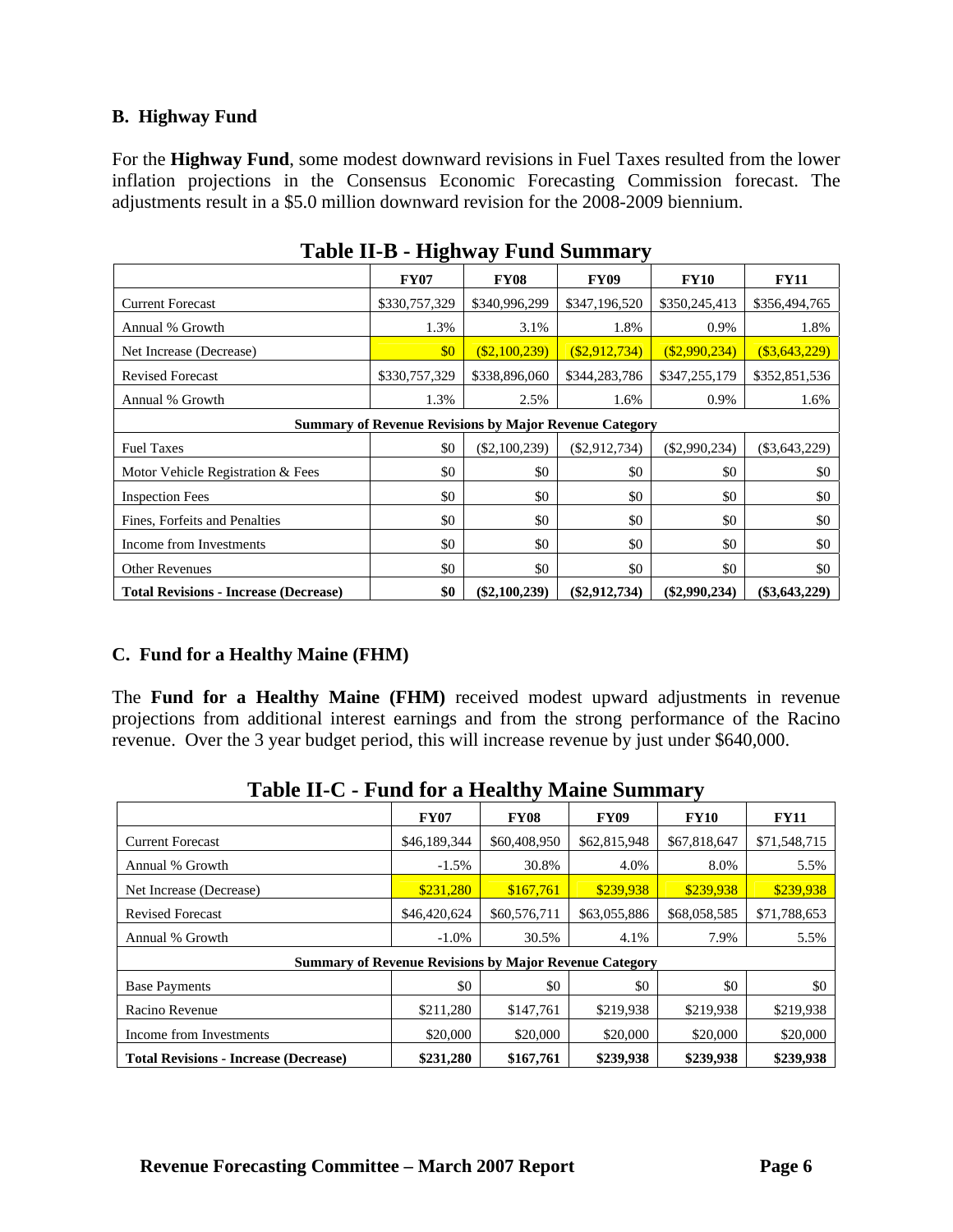### **D. MaineCare Dedicated Revenue Taxes**

In aggregate, the forecast for **Medicaid/MaineCare Dedicated Revenue Taxes** were also revised upward in aggregate based on recent experience. As noted in the committee's February letter, the adjustment to the MaineCare Taxes does not take into account a recent federal restriction added to these taxes that must be addressed by legislative action to change the rate of the tax to bring it within the federal restrictions.

|                                              | <b>FY07</b>                                                   | <b>FY08</b>     | <b>FY09</b>     | <b>FY10</b>     | <b>FY11</b>     |  |  |
|----------------------------------------------|---------------------------------------------------------------|-----------------|-----------------|-----------------|-----------------|--|--|
| <b>Current Forecast</b>                      | \$121,526,004                                                 | \$122,825,633   | \$124,157,752   | \$125,523,174   | \$126,922,732   |  |  |
| Annual % Growth                              | 2.9%                                                          | 1.1%            | 1.1%            | 1.1%            | 1.1%            |  |  |
| Net Increase (Decrease)                      | \$3,895,963                                                   | \$4,244,849     | \$4,602,459     | \$4,969,007     | \$5,344,719     |  |  |
| <b>Revised Forecast</b>                      | \$125,421,967                                                 | \$127,070,482   | \$128,760,211   | \$130,492,181   | \$132,267,451   |  |  |
| Annual % Growth                              | 6.2%                                                          | 1.3%            | 1.3%            | 1.3%            | 1.4%            |  |  |
|                                              | <b>Summary of Revenue Revisions by Major Revenue Category</b> |                 |                 |                 |                 |  |  |
| Nursing Facility Tax                         | $(\$2,323,466)$                                               | $(\$2,381,553)$ | $(\$2,441,091)$ | $(\$2,502,119)$ | $(\$2,564,672)$ |  |  |
| <b>Residential Treatment Facilities Tax</b>  | \$16,789                                                      | \$17,209        | \$17,639        | \$18,080        | \$18,532        |  |  |
| Hospital Tax *                               | \$3,268,453                                                   | \$3,268,453     | \$3,268,453     | \$3,268,453     | \$3,268,453     |  |  |
| Service Provider Tax (PNMIs)                 | \$2,934,187                                                   | \$3,340,740     | \$3,757,458     | \$4,184,593     | \$4,622,406     |  |  |
| <b>Total Revisions - Increase (Decrease)</b> | \$3,895,963                                                   | \$4,244,849     | \$4,602,459     | \$4,969,007     | \$5,344,719     |  |  |

**Table II-D - Medicaid/MaineCare Dedicated Revenue Taxes Summary** 

### **III. CONCLUSIONS**

While the adjustments made during the March forecast update certainly create challenges for the Administration and the Legislature as they work toward a biennial budget, it only represents a 1% change in the total annual forecast of General Fund revenues. Nothing in the national or state economies has fundamentally changed during the intervening months between the December and March revenue forecasts to materially affect this forecast. The recommendations in this forecast correct for a misinterpretation of last year's corporate receipts, and should be viewed as such.

As noted in the December 2006 report, the RFC remains cautious about the unpredictable nature of income from capital gains. In Maine, the decisions of a relatively small number of taxpayers can substantially affect individual income tax revenue through capital gains realizations. The percentage of income tax liability of this higher income group has been increasing in recent years and as a result can create significant volatility in revenue from the individual income tax. The latest data from state and federal income tax returns show that the vast majority of recent taxable income gains have gone to households with incomes greater than \$100,000 a year. The source of these gains has been from bonus income, capital gains, dividend, and business income that traditionally go to upper-income taxpayers.

Any shock to the U.S. economy, either internally or externally, could result in a reversal of these revenues that is disproportionate to the underlying impact on traditional economic measures. It